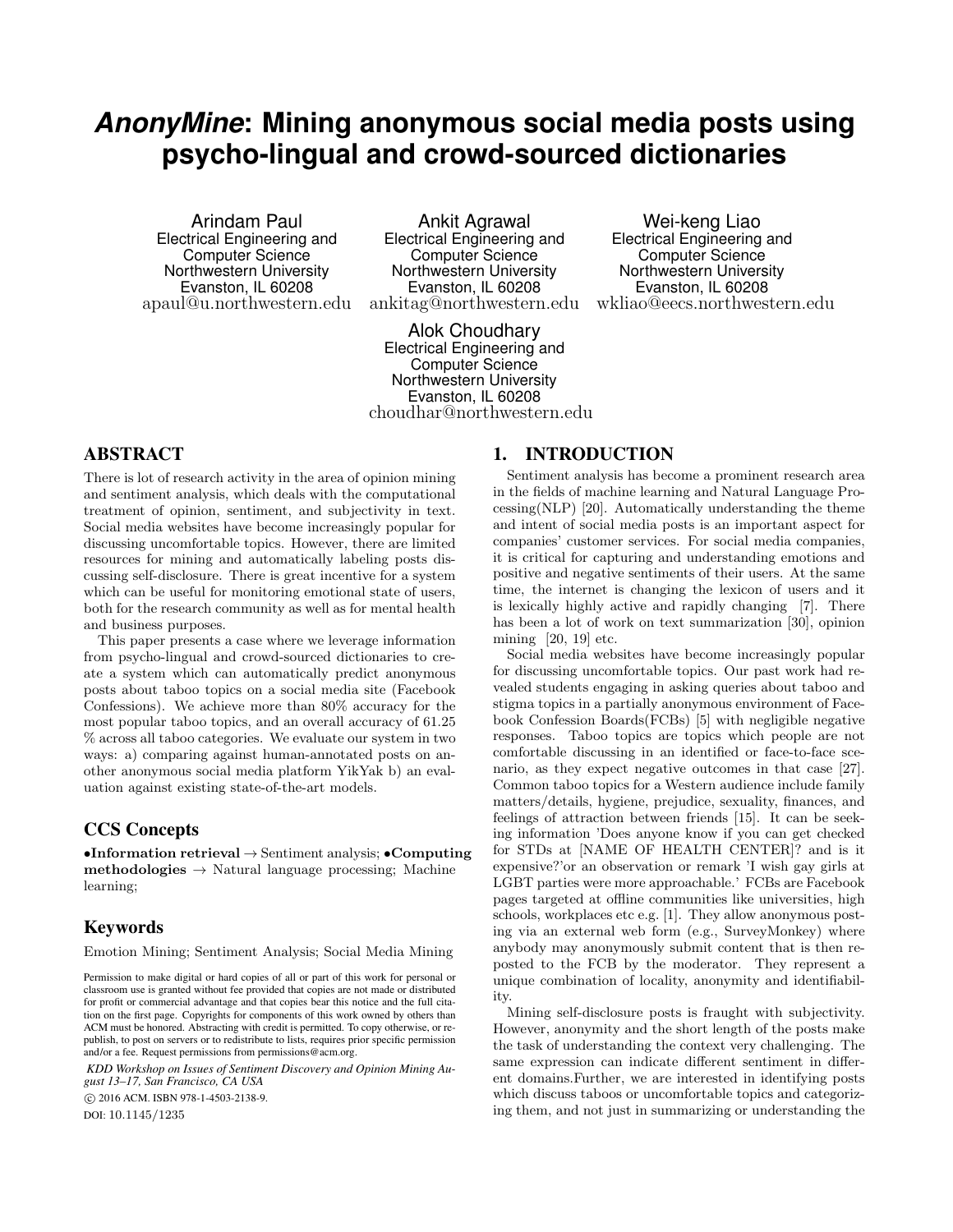general topic of the post. We do not have personal or other social information about the posters except the name of the university in which they post. Knowing the characteristics and context of the language used, including slangs, is essential for NLP and sentiment analysis [26]. Researchers are mostly dependent on human labeling for such tasks which is an expensive and time-consuming endeavor. The motivation of our work was to create a machine learning based model which can maximize the learning from a highly contextual anonymized data-set. In our work, we elucidate a methodology of using a psycho-social [12] and crowd-sourced lexicon based approach to understand and automatically classify taboo topics from an anonymous self-disclosure forum. This approach would allow researchers to train their models on a small dataset given that the lexicon they use are contextual rather than just based on a simple Term frequency inverse document frequency(tf-idf) based model.

The classifiers are trained by extracting feature vectors using tf-idf, and the two lexicons we used for this study (LIWC and Urban Dictionary). Linguistic Inquiry Word Count(LIWC) [22], [29] is a well recognized psycho linguist lexicon based tool which counts words (unigrams) in psychologically meaningful categories. The motivation to use Urban Dictionary came from the abundance of popular cultural and slang terms in the posts. We use around 4000 posts with a 75% and 25% split between the training and unseen holdout validation set. The primary contribution of our paper is proving how a crowd-sourced and psycho-lingual lexicon system can enrich our understanding of highly subjective social media posts(anonymous self-disclosure or otherwise).

The rest of the paper proceeds as follows. In Section 2, we provide a literature review of related work and description about the dictionaries used in this study. Section 3 presents the dataset and related statistics used in our study. The infrastructure and methodology is described in Section 4. Section 5 gives an detailed discussion on the performance of our system in an incremental manner i.e. as we improved our system and presents the evaluation of our system. Section 6 discusses limitations of our work, and the future work. Last but not least, in Section 7, we recapitulate our contribution in the conclusion.

## 2. BACKGROUND AND RELATED WORK

#### 2.1 Anonymity and Self-Disclosure

Anonymity have been seen to have positive impact towards self-disclosure[27],[28]. SIDE [25] is a model in social psychology which describes how members in a group can form a group identity (and conform to norms) and deindividuation can lead to giving more voice to their collective identity. Postmes T. et al. [23] found that anonymity in a group can promote normative behavior, and normative processes can shape behavior in anonymous groups despite the less direct contact of group members with each other. We have found people seeking online communities to seek support about health [32] and Choudhury's work hinted that dissociative anonymity creates an atmosphere of disinhibition in sharing about mental health concerns [8, 10, 9] and smoking and drinking abstinence [28]on reddit. Andalibi et al. [3] studies social media disclosures of sexual abuse. People happen to connect with people in similar circumstances [13].

#### 2.2 Taboos

Taboo topics are defined as topics which one is hesitant to discuss with their respective friends [24]. We elaborated a detailed labeling scheme for taboo topics based on social science literature [4, 15] and based on a similar schema in our previous work [5]. There were nine categories of taboos originating in our data: 1) death, 2)bodily functions, 3)sex, 4) illegal substances (e.g. drugs and other controlled substances), 5) protected social categories (e.g, gender, race, sexual orientation), 6) finances, 7) physiological health, 8) mental health and 9)academic performance.

## 2.3 Internet Socio-Linguistics and Crowd-sourced Lexicography

Internet Linguistics is a relatively new field of research but already has shown signs of changing mainstream discourse. Language change occurs under the influence of a combination of social processes, socio-cultural factors and also the geographical area. In the field of Internet linguistics, the corpus, and to what extent it can be constructed, is determined by what is available on the eponymous Internet. Lexicography is seen as complementary [14] to socio-linguistics in reaction to its pervasive neglect of socially conditioned variation in language and because of its focus on the dictionary. However, internet lexicons have created a marriage between these two different linguistic branches. For e.g., Heston et. al [17] in their investigation of local anonymous app YikYak in university campuses found usage of location specific language, in particular usage of implicit language to draw on shared knowledge of the location.

#### *2.3.1 Psycho-Social Dictionary: LIWC*

LIWC [21] analyzes text files on a word-by-word basis using an internal dictionary of more than 2,300 of the most common words and word stems. LIWC classifies the words into dozens of linguistic and psychological categories that tap social, cognitive, and affective processes. The 2007 English LIWC dictionary contains 4,500 words [21]. Each word has been classified or rated by experts on 64 word categories: 22 standard linguistic categories (e.g., pronouns, verb, tenses), 32 psychological categories (e.g., affect, cognition, social, biological processes), 7 personal categories (e.g., work, home, leisure), and 3 paralinguistic dimensions (assents, fillers, nonfluencies). Each word in a text is matched to a word in the dictionary and the associated word characteristics are extracted. In our work, we use vectors based on the association of each of unigrams(words) and bigrams in various LIWC categories similar to tf-idf vectors.

#### *2.3.2 Crowd-sourced dictionary: Urban Dictionary*

UrbanDictionary [11] is the largest source for slang and Internet terms with over six million crowd-sourced definitions of predominantly slang terms. In comparison, Oxford English Dictionary has just over 250,000 entries [18]. Urban Dictionary was designed as a satirical crowd-sourced dictionary. Anyone is able to submit a definition for any word on Urban Dictionary, which can also be a description rather than a strict definition. It has outgrown its initial intention into a dictionary containing but not limited to popular cultural references and slangs. Its lexicon has also broadened to include words or phrases of any usage, rather than just slang. Quality control is imposed through up and down voting by users to float up popular and accepted definitions and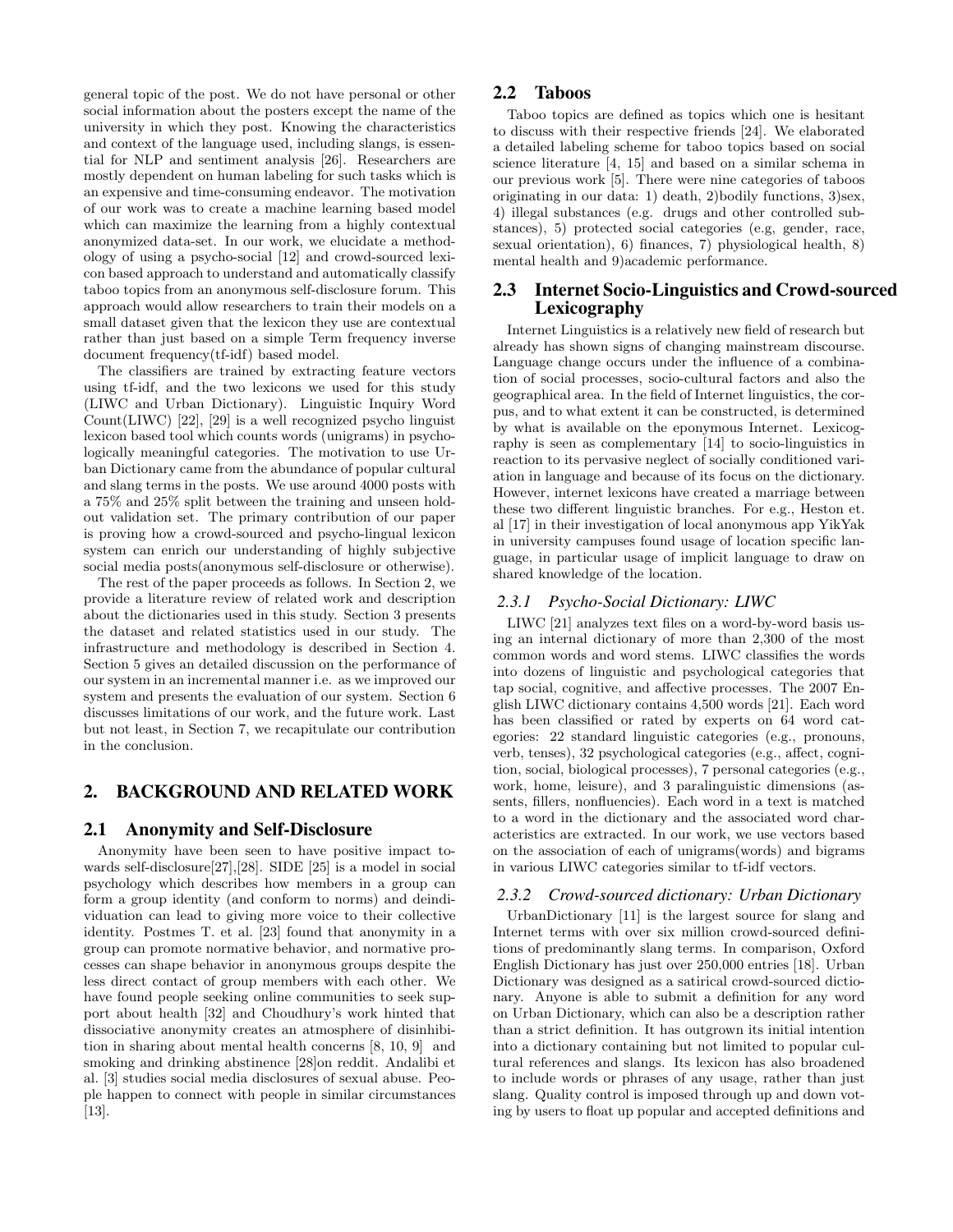reject and bury those that are not.

# 3. DATASET

## 3.1 Geographic Information

To gather data from a range of FCBs [5], we searched using keywords "confession" or "confessional" and college names for US News & World Report's 2013 top-ranked 100 universities and 100 liberal arts colleges in the United States. Of the 200 universities and colleges, 90 had FCBs. We eliminated those that were empty or inactive, or had slight variations in their configuration (e.g., anonymous comments). This left 52 active FCBs from 50 colleges (some had multiple FCBs) in 22 US states (plus Washington, DC), ranging in size from 1000 to 45,000 students (per their web sites). FCBs ranged in post volume from around 10 to 20,000 posts. There was no correlation between post volume and college size.

## 3.2 Metadata

For each post, we collected the content, date, and the numbers of likes and comments. As the posts were anonymous, we could not gather any other demographic data. This process, completed in April 2014, yielding 90,329 posts of which we randomly choose 3000 for training and 1000 for an unseen validation set. Compared to non-coded posts, there were no significant differences in post length or comment volume. The first 3000 were taken from 35 universities which was used in our previous study [5] and the other 1000 were annotated later. The actual number of posts used for train and test dropped to 2803 and 928 respectively because we removed the ones which had just urls in them.

## 3.3 Taboos

It is important to note that the general topic of the post is different from the taboo topic mentioned in the post. It is possible that the general topic of a post is different from the taboo topic. This is because, the taboo topic is based on a different premise. As mentioned in Section 2, a taboo topic is a motif where one is not comfortable in discussing about it.

For e.g. the example for taboo topic Illegal substances, "Am I an evil, vicious person because I am so weak that drugs have become more vital than water to me". A semantic topic analysis would give "personality" and "negative emotions" as topics and sentiments respectively. However, the taboo in question is drugs (illegal substances).

In the table 1, we present a description of each taboo category with their relative percentage among taboo posts and an example.

We also describe examples which we did not consider taboos in that category although a simple semantic topic analysis of the posts might tag them with that taboo. This is because either it was not mentioned in an uncomfortable

- 1. Sexual: "I've made it a goal to hook up with (almost) every girl from a certain sorority" - Hooking up not necessarily synonymous with sex
- 2. Death: "Reiterating a point I read on this page. I tried to kill myself last year, for reasons that boiled down to the fact that while I was sitting alone in my room I could not figure out why life was worth living. You don't

fight thoughts like these with more thoughts; you fight them with living. You'd be amazed how much it helps just to be around other people, it's the main thing that has turned my life around" - suicidal thoughts so marked as mental health and not death

3. Academics: "I can't stand this school, and I'm sick of trying to." - mention of 'this school' is not related to performance, i.e. grades

# 4. METHOD

## 4.1 Taboo categories

Suppose we have set of  $\mathcal C$  Facebook confession posts, and the set of  $\mathcal T$  taboo posts is a proper subset of  $\mathcal C$  i.e.  $\mathcal T \subset \mathcal C$ . Again, there are 9 categories of taboos  $S$ ,  $R$ ,  $\mathcal{I}$ ,  $\mathcal{F}$ ,  $\mathcal{P}$ ,  $\mathcal{M}$ ,  $\mathcal{D}$ , B and A. They represent sex, protected categories (race, religion etc), illegal substances, finances, physiological health, mental health, death/dying, bodily function (excretion etc) and academics respectively. Each of these categories does not have any posts common to each other i.e.  $\mathcal{X} \cap \mathcal{Y} = 0$  for all combinations of the taboos where  $X, Y$  represent different taboo categories.

## 4.2 Cleaning and Normalization

We normalize each post before we classify it. This involves fragmenting the sentences into individual words, removal of all non-alphanumeric characters, conversion to lowercase of all characters, removal of stop words and porter stemming. So, a post like "Feeling lazy to get up from bed to go to school" is normalized to feel, lazi, bed, school. We filter out yaks containing urls(e.g. beginning with http, www) as they tend to contain spam or contain generic information.

## 4.3 Oversampling

The taboo posts formed a small percentage of the total number of posts. And taboo posts are divided into nine further categories. Hence, the number of posts in each category is small compared to non-taboo posts. Oversampling is a common procedure in spam detection algorithm, when the number of posts are very small compared to the data. We compensate the imbalance in the category representation w.r.t. taboos in the given training set by applying Synthetic Minority Oversampling Technique (SMOTE) [6]. In this technique, k nearest neighbors of a training sample belonging to the minority class is generated. Therefore, the minority class(or classes) is over-sampled exploiting the artificial training samples. We tried different degrees of oversampling i.e. how many times an imbalanced minority sample is over-sampled. We found an optimal balance around 2 and 3 for most categories. It is also worth mentioning that we also applied random sampling at first, however, SMOTE gives much better results. We believe this is because we had a small training data-set of around 3000 posts, and an even smaller number of posts with taboo.

## 4.4 Bag of words Vectorization and Classification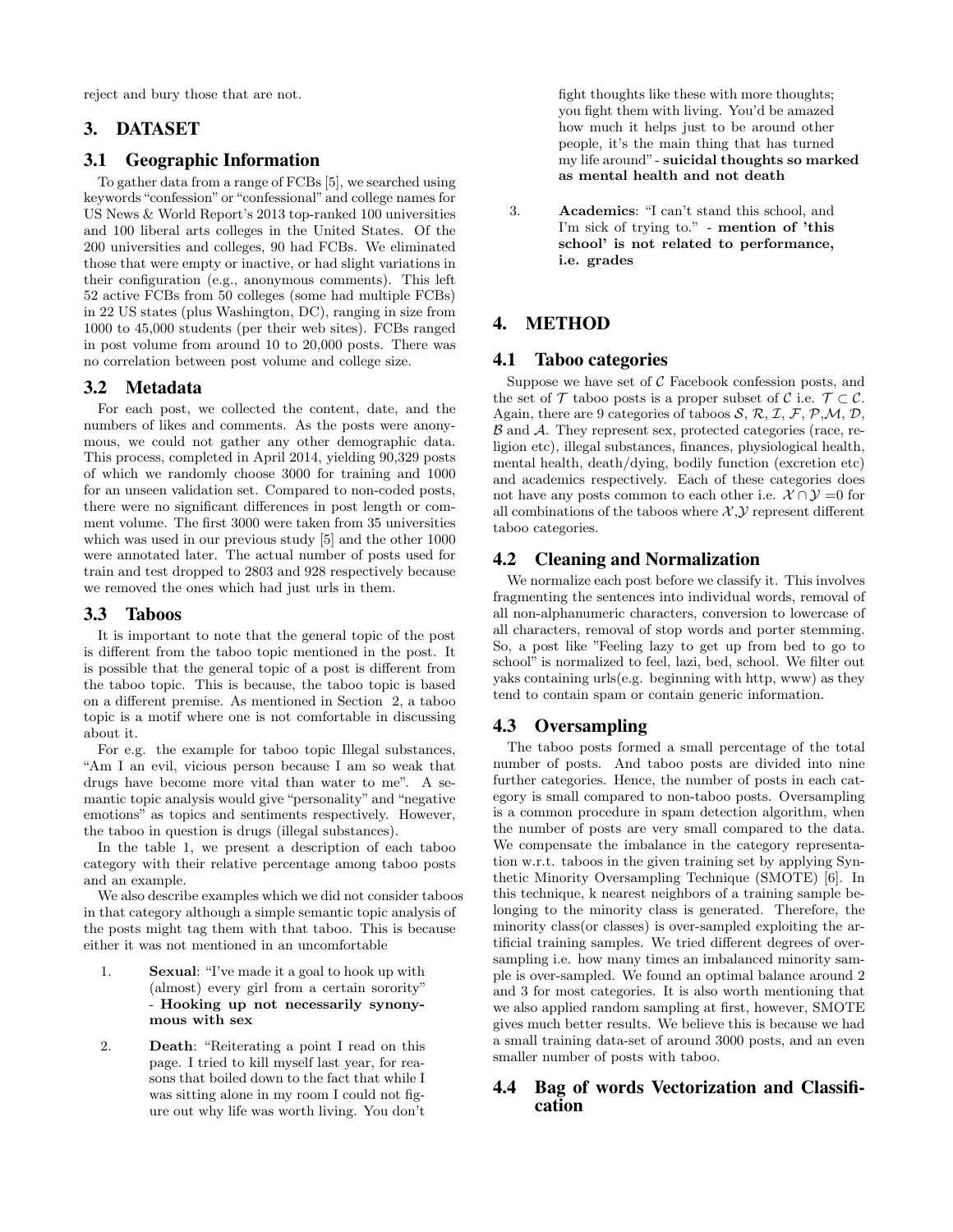| Code                     | Taboo category          | Description                                                                                                                                                    | Percentage        | Example                                                                                                                                                      |
|--------------------------|-------------------------|----------------------------------------------------------------------------------------------------------------------------------------------------------------|-------------------|--------------------------------------------------------------------------------------------------------------------------------------------------------------|
| $\overline{\mathcal{S}}$ | <b>Sex</b>              | Discussion of sex or sexual desires                                                                                                                            | 30.3              | I'm a terrible $\langle$ religion $\rangle$ . I can't<br>stop thinking about sex And hav-<br>ing it with every cute guy I see!                               |
| $\overline{\mathcal{R}}$ | Protected Categories    | Primary<br>includes<br>focus<br>gender/sexual<br>orienta-<br>tion/religion/ethnicity/disability<br>discussions                                                 | $\overline{26.3}$ | As a $\langle \text{race} \rangle$ man from a fairly di-<br>verse high school, I had expected<br><school> to be relatively devoid of<br/>prejudice.</school> |
| $\mathcal I$             | Illegal substances      | Mention of drug (includes underage<br>drinking) use, dependency, inappro-<br>priate use, abuse, or otherwise non-<br>normative drug use                        | 8.4               | Am I an evil, vicious person because<br>I am so weak that drugs have be-<br>come more vital than water to me                                                 |
| $\mathcal{F}$            | Finances                | Discussion of explicit mentions of<br>income, socioeconomic status that<br>would be considered not allowed or<br>otherwise improper in polite discus-<br>sion. | 6.4               | I may have to drop out of <school><br/>as my parents cannot afford the tu-<br/>ition</school>                                                                |
| $\overline{\mathcal{P}}$ | Physiological health    | Discussion of topics relating to<br>diagnosable physical diseases (in-<br>cluding mention of symptoms), ill-<br>nesses, health statuses                        | 4.4               | Are there any other diabetics whose<br>meter I can use. My insurance is<br>not letting me                                                                    |
| $\overline{\mathcal{M}}$ | Mental health           | Discussion of mental illness/eating<br>disorders                                                                                                               | $\overline{5.2}$  | Is there anyone who was depressed<br>but somehow got out of it ?                                                                                             |
| $\mathcal{D}$            | Death                   | Discussion of death or dying, e.g.<br>coping with death, fear of death                                                                                         | 1.9               | A girl from my hometown com-<br>mitted suicide three days agoShe<br>hung herself                                                                             |
| $\overline{\mathcal{B}}$ | <b>Bodily Functions</b> | Mention of bodily excretions, bod-<br>ily processes, private parts when<br>the focus or context of the post is<br>not explicitly sexual in nature              | 11.8              | Anyone remembers how boring<br>pooping was before smart-phones                                                                                               |
| $\mathcal{A}$            | Academics               | Discussion of poor performance at<br>school, poor grades, worries about<br>scholastic success, and achieve-<br>ment.                                           | 5.3               | I am on the verge of failing 2<br>classes                                                                                                                    |

Table 1: Description of different taboo categories,with their coding symbol, relative percentage and an example and the line

## *4.4.1 tf-idf*

For the problem of text categorization of a document, the usual *tf* − *idf* based representation is a feature-vector document representation taking one post as a set of term sequences, including term t and term weight w. Then the document will be made up of the pairs of *<*t, w*>*. Term Ti and Weight Wi would represent the features which express the post content, and value relevant to the coordinate. So every document (d) is mapped to the target space as a feature vector.

In the case of the term frequency  $tf(t,d)$ , the simplest choice is to use the raw frequency of a term in a document, i.e. the number of times that term t occurs in document d, which measures how frequently a term occurs in a document. The inverse document frequency is a measure of how much information the word provides, that is, whether the term is common or rare across all documents. It is the logarithmically scaled inverse fraction of the documents that contain the word, obtained by dividing the total number of documents by the number of documents containing the term, and then taking the logarithm of that quotient.

$$
tf - idf(t, d, D) = tf(t, d) * idf(t, D)
$$

#### *4.4.2 Lexicons*

We use two lexicons (mentioned in Section 2: LIWC and Urban Dictionary to enrich the vector space. We use the simpler frequency based model for these two lexicons as these dictionaries were chosen based on the context of the posts. For LIWC, we used the licensed online LIWC database [21].

For Urban Dictionary, we designed a python based scraper which extracted related words for top 20 words found in the tf-idf vectorized classification model for each Taboo category. The motivation for adding urban dictionary was two-fold. First, the corpus for the confessions used slangs and popular culture references. Hence, we believed that we should build a model based on such a lexicon. Urban Dictionary [11] provides a huge lexicon of words derived from popular culture unlike Dictionary.com, Merriam-Webster.com etc. We enriched the initial corpus of words from tf-idf by adding words from the related words section. We present a snapshot of the urban dictionary website for a search term in Fig 1. Second, we had a fairly small labeled dataset available for training (2083 posts) and the understanding of the classifiers would be augmented by the Urban Dictionary Corpus. A small labeled dataset is often the case as human annotation is costly especially when the labeling task is highly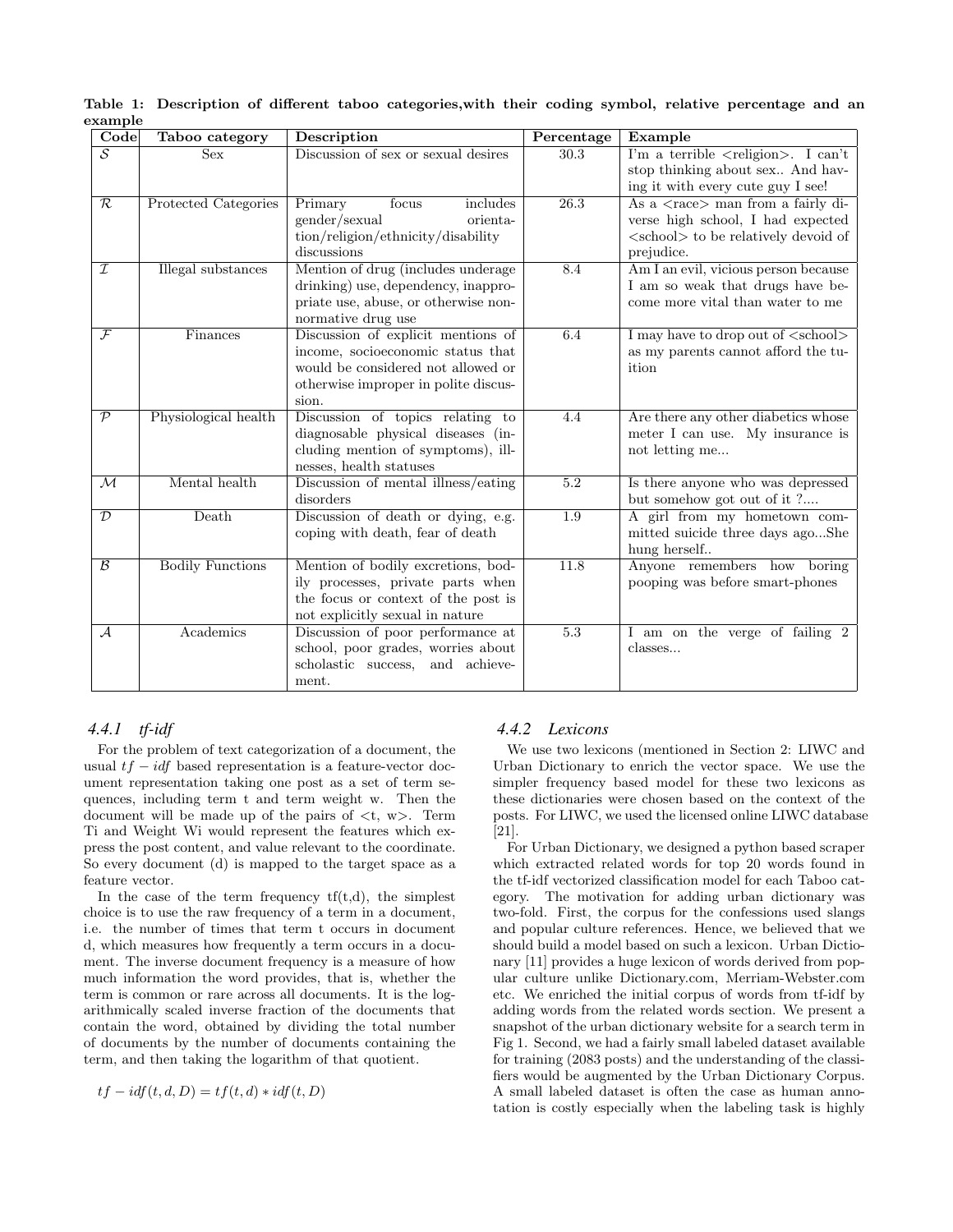Table 2: Part of LIWC Dictionary

| <b>LIWC</b> Category | example words in that cate-                                                                                                                  |  |  |
|----------------------|----------------------------------------------------------------------------------------------------------------------------------------------|--|--|
|                      | gory                                                                                                                                         |  |  |
| Health               | abortion*, ache*, aching, acne,                                                                                                              |  |  |
|                      | addict*, advil, aids, alcohol*,                                                                                                              |  |  |
|                      | alive, allerg*, amput*, anorexi*,                                                                                                            |  |  |
|                      | antacid*, antidepressant*, appen-                                                                                                            |  |  |
|                      | $dic^*, \text{arthr}^*, \text{ aspirin}^*, \text{ asthma}^*,$                                                                                |  |  |
|                      | bandage*, bandaid, binge*, bing-                                                                                                             |  |  |
|                      | ing, bipolar                                                                                                                                 |  |  |
| Ingest               | alcohol*, anorexi*, appeti*, ate,                                                                                                            |  |  |
|                      | bake*, baking, bar, bars, beer*,                                                                                                             |  |  |
|                      | binge*, binging, boil*, booz*,                                                                                                               |  |  |
|                      | bread, breakfast*, brunch*, bu-                                                                                                              |  |  |
|                      | limi*, cafeteria*, candie*, candy,                                                                                                           |  |  |
|                      | chew*, chow*, cigar*, cocktail*,                                                                                                             |  |  |
|                      | coffee*, coke*                                                                                                                               |  |  |
| Positive Emotion     | freed*, freeing, freely, freeness,                                                                                                           |  |  |
|                      | freer, frees <sup>*</sup> , friend <sup>*</sup> , fun, funn <sup>*</sup> ,                                                                   |  |  |
|                      | genero*, gentle, gentler, gentlest,                                                                                                          |  |  |
|                      | gently, giggl*, giver*, giving, glad*                                                                                                        |  |  |
| Inhibition           | blocking, blocks, bound*, brake*,                                                                                                            |  |  |
|                      | bridle*, careful*, caut*, cease*,                                                                                                            |  |  |
|                      | ceasing, compulsiv <sup>*</sup> , confin <sup>*</sup> , con-                                                                                 |  |  |
|                      | flict*, conserv*, constrain*, con-                                                                                                           |  |  |
|                      | strict*, contain*, contradic*, con-                                                                                                          |  |  |
|                      | trol*, curb*, curtail*, defenc*,                                                                                                             |  |  |
|                      | $\begin{array}{ll} \rm{defens^*,\quad delay^*,\quad denia^*,\quad denie^*,} \\ \rm{deny^*,\,disciplin^*,\,discourag^*,\,disce-} \end{array}$ |  |  |
|                      |                                                                                                                                              |  |  |
|                      | $\rm{gard}^*,$ duti*, duty, enclos*, fenc*                                                                                                   |  |  |
| Religious            | $\overline{\text{catholic*}}$ , chapel <sup>*</sup> , chaplain <sup>*</sup> , christmas <sup>*</sup> ,                                       |  |  |
|                      | church*, clergy, confess*, con-                                                                                                              |  |  |
|                      |                                                                                                                                              |  |  |
|                      | vent, convents, crucifi*, crusade*,<br>demon*, devil*, divin*, doom*,                                                                        |  |  |
|                      | episcopal*, evangel*, faith*, funda-                                                                                                         |  |  |
|                      | mentalis*, gentile*, god'*, gospel*,                                                                                                         |  |  |
|                      | heaven*, hell, hellish, hells, hindu*,                                                                                                       |  |  |
|                      |                                                                                                                                              |  |  |
|                      | holie*, holy, hymn*, immoral*                                                                                                                |  |  |

contextual. The human annotators need to understand basics of taboo literature for them to annotate as was the case in our past work [5].

TF uses the score based on the frequency of a word in a post. On the other hand, TFIDF amortizes the score of the words found in the post based on its frequency in the entire corpus of posts. For the urban dictionary and LIWC models, we did not amortize their score but rather used the simple count or frequency.

We refer to these frequencies as  $\text{If}(t,d)$  and  $\text{uf}(t,d)$  for LIWC and UrbanDictionary respectively.

The final vectorizer system uses an incremented lexicon model:

$$
tfidf + (t, d, D) = tf(t, d).idf(t, D) + lf(t, d)
$$

$$
tfidf + (t, d, D) = tfidf + (t, d, D) + uf(t, d)
$$

Hence,

$$
tfidf + +(t, d, D) = tf(t, d).idf(t, D) + lf(t, d) + uf(t, d)
$$

The addition sign refer to the incremental nature of the model rather than the exact sequence or mathematical addition of feature vectors.

We present example words for selected LIWC categories in Table 2, and example words for the Taboo categories from the corpus created from Urban Dictionary in Table 3.

| www.urbandictionary.com/define.php?term=mental+illness                                                                                                                                                                                                                                              |  |  |
|-----------------------------------------------------------------------------------------------------------------------------------------------------------------------------------------------------------------------------------------------------------------------------------------------------|--|--|
| mental illness                                                                                                                                                                                                                                                                                      |  |  |
| A defect in the minds function. But does not nessercerily affect your intelegence.<br>Saving a mental illness makes you crazy/stupid/funny is like saving an eating<br>disorder makes you fat.                                                                                                      |  |  |
| Bill Gates, who is a multi-billionare, invented the personal computer, is very<br>creative and in the top ten smartest men alive suffers from aspergers syndrome,<br>which is infact a mental illness                                                                                               |  |  |
| by GavinBobJones November 04, 2006                                                                                                                                                                                                                                                                  |  |  |
| <b>O</b> SHOP<br>$131$ $41$ 55                                                                                                                                                                                                                                                                      |  |  |
| <b>20 WORDS RELATED TO MENTAL ILLNESS</b><br>depression · schizophrenia ·<br>$crazy \cdot bipolar \cdot mental$ illnesses<br>$\cdot$ disease $\cdot$ illness $\cdot$ insane<br>mental · anxiety · autism · nuts<br>$\cdot$ retard $\cdot$ emo $\cdot$ insanity<br>retardation · anorexia · delusion |  |  |
|                                                                                                                                                                                                                                                                                                     |  |  |

Figure 1: Example from Urban Dictionary (courtesy: urbandictionary)

#### *4.4.3 Classification*

Once we have converted the posts into a vectorized matrix, we train them over state of the art classification techniques (Naive Bayes, SVM etc).

In the following figure 2, the broad steps of our methodology is mentioned.

## 5. DISCUSSION AND EVALUATION

#### 5.1 Results

For the final model, the accuracy on the unseen holdout set was 74.1 % when we used unigrams, and 72.4 % when we used both unigrams and bigrams. After we vectorized our corpus using tf-idf, LIWC and Urban Dictionary, we tried several multi-class classifiers to train and predict (mentioned in Section 4).

The most popular and effective models for language based models are Naive Bayes and Support Vector Machines. We used grid search for the above learning algorithms across kernels, loss functions, etc. till we achieved the best performance on the training set. We investigated different stop word, n-gram range across these kernels in our grid search. We would like to report that the highest performance of 74.1 % was achieved by a regularized Linear SVM classifier with stochastic gradient descent learning.

We had reached similar performance (74.4%) using a vectorized model consisting of LIWC and Urban Dictionary lexicons which does not use tf-idf. However, in spite of a slightly higher  $(0.3\%)$  overall accuracy, our final model gave the best results for the False Positive and False Negative, as well as optimal accuracy over all taboo categories.

One of the most challenging part of our work was reducing false negatives. As our model has seen fewer posts containing taboo (less than one-third of the 2803 posts), initially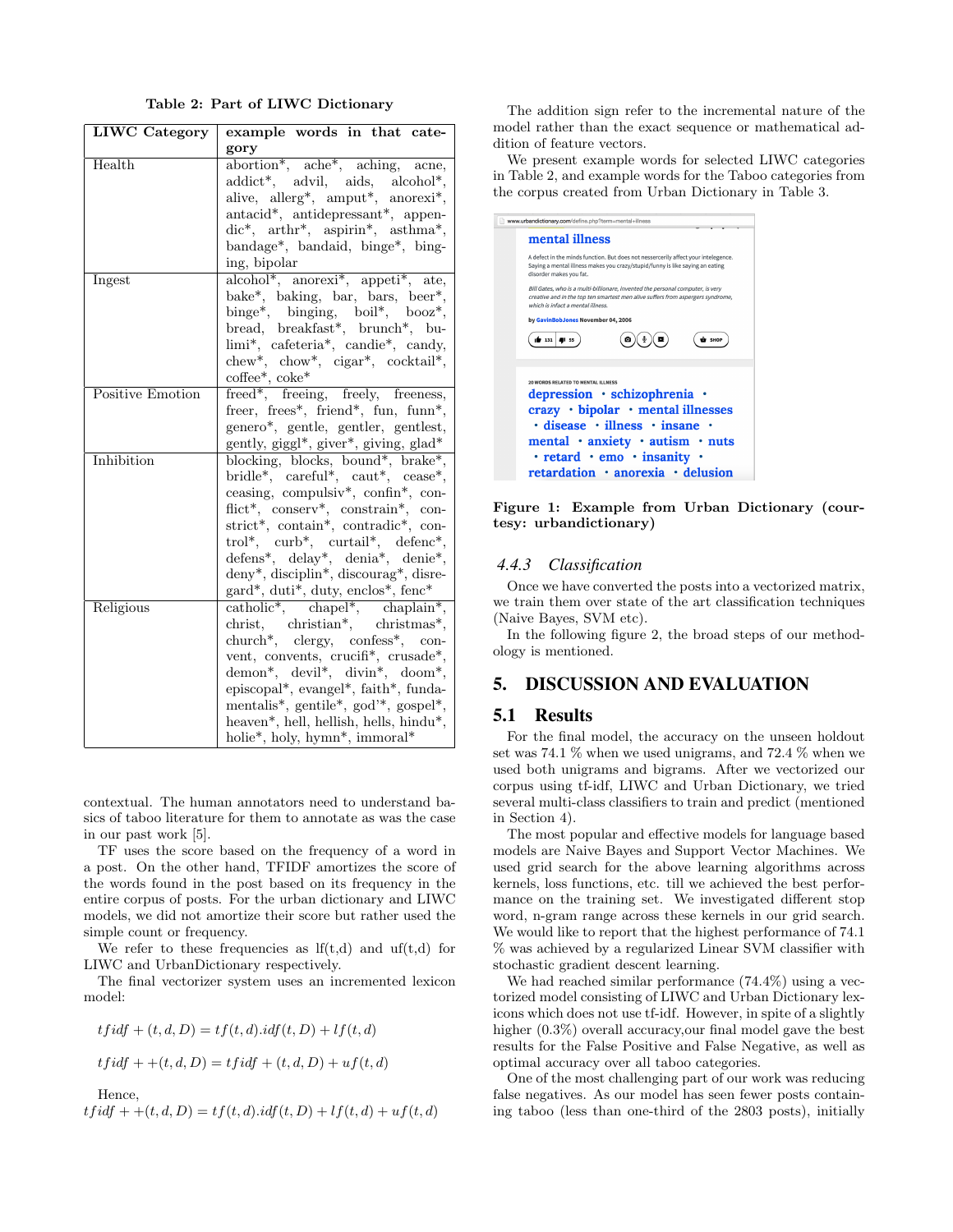

Figure 2: Flow-diagram of the lexical model

it was very defensive in marking a post as a taboo. We overcame part of the problem by using SMOTE, and we performed best (least False Negatives) using a vectorized model containing tf-idf, LIWC and Urban Dictionary.

We present the table comparing the average accuracy of different models in Table 4. Figure 3 compares the accuracy of the models across different taboos at 4 stages (before oversampling, after oversampling, after oversampling using LIWC and Urban Dictionary without tf-idf, our final ensemble method. Figure 4 illustrate the false positive and negative rates across different taboo categories.

#### 5.2 Domain Translation

We evaluated our tool AnonyMine on posts from another anonymous social media application called YikYak. We wanted to understand and illustrate that our technique is not limited to working on Facebook Confession posts, and can generalize to other self-disclosure contexts.

Yik Yak is an anonymous mobile based social media app which combines GPS with instant messaging allowing users to anonymously post to other nearby users within a radius of 5 miles, which makes it well suited for college campuses [2]. A message can have a maximum size of 200 characters. Within the limits of this zone, anyone can post and vote or comment on other people's posts or "yaks". A post gets removed from Yik Yak if it gets down-voted to a score of 5 or it is replaced when it gets "old"(i.e. when it is the oldest among the 200 posts on the Yik Yak board) by a newer post.

| Table 3: Example words from urban dictionary for   |  |
|----------------------------------------------------|--|
| each taboo category (certain words removed for de- |  |
| cency)                                             |  |

| $_{\rm{cene}y}$ )                             |                                                                             |  |
|-----------------------------------------------|-----------------------------------------------------------------------------|--|
| <b>Taboo</b><br>category                      | <b>Urban dictionary words</b>                                               |  |
|                                               |                                                                             |  |
| Sex                                           | vagina, intercourse, gay, love, hot, slut,<br>penis,<br>sexism, sexist, sex |  |
| Protected                                     | mexican, chinese, bisexual, homosexual, asian,                              |  |
| categories                                    | female, queer, girl, heterosexual, funny, white,                            |  |
| racism, lesbian, indian, homo, racist, women, |                                                                             |  |
|                                               | homophobia, feminism, woman, gay, slur, ho-                                 |  |
|                                               | mophobes                                                                    |  |
| Illegal                                       | stoner, vodka, alcoholic, pot, marijuana, sex,                              |  |
| sub-                                          | high, chronic, stoned, drinks, alcohol, whiskey,                            |  |
| ${\rm stances}$                               | drunk, bowl, hammered, hangover, ganja,                                     |  |
|                                               | cannabis, beer, party, blunt, liquor, drugs,                                |  |
|                                               | herb, dope, drink, weed, joint, wasted, smok-                               |  |
|                                               |                                                                             |  |
|                                               | ing, drinking, boozing, bud, bar, tobacco,                                  |  |
|                                               | cigarette, smokes, pipe, cigarettes, dank,                                  |  |
|                                               | smoke, toke, grass, bong, wine                                              |  |
| Finance                                       | financial, drunk, money, dollar, sex,<br>cur-                               |  |
|                                               | rency, paper, dough, bitch, homeless, wel-                                  |  |
|                                               | fare, hood, stocks, wealth, investing, unem-                                |  |
|                                               | ployment, accounting, food, black, bank, rich,                              |  |
|                                               | tax, bread, finances                                                        |  |
|                                               | Physiological medication, drugs, medicate, dentist,<br>medi-                |  |
| health                                        | cated, doctors, surgery, dr, surgeon, pot,                                  |  |
|                                               | medic, physician, doctor, marijuana, weed,                                  |  |
|                                               | medical, disease, drug, pills, emt, condition,                              |  |
|                                               | sick, ambulance, medicine, paramedic, nurse,                                |  |
|                                               | hospital, awesome                                                           |  |
| Mental                                        | love, death, single, desperate, suicidal, horny,                            |  |
|                                               | health<br>depression, funny, suicide, sad, pathetic, lame,                  |  |
|                                               | angry, lone, bad, unhappy, crying, bored,                                   |  |
|                                               | happy, goth, lonely, gay, fat, depressing, cut-                             |  |
|                                               | ting, mad, alone, loner, anxiety, depressed,                                |  |
|                                               | emo, cry, upset, loser, recession, ugly, sadness,                           |  |
|                                               | emotional                                                                   |  |
| Death                                         | crazy, losses, weight, drunk, win, losing, necro,                           |  |
|                                               | dead, sad, goth, kill, hell, fail, suicidal, crime,                         |  |
|                                               | depression, homicide, cutting, dying, mem-                                  |  |
|                                               | ory, life, murder, murderer, murderous, shit,                               |  |
|                                               | necrophilia, killer, fuck, zombie, failure, sui-                            |  |
|                                               | cide, alive, baby, killing, pain, killed, fratri-                           |  |
|                                               | cide, lost, maniac, depressed, die, emo, vio-                               |  |
|                                               | lence, sex, gun, loser, deaded, genocide, bor-                              |  |
|                                               | ing, defeat                                                                 |  |
| <b>Bodily</b>                                 | shit, crap, poop, dump, toilet, turd, defecate,                             |  |
| Functions                                     | piss, faces, fart, feces, sex, urine, wank, eat,                            |  |
|                                               | expel, fecal+matter, shart, urinate, beautiful,                             |  |
|                                               | funny, booty, fat, hair, ugly, amazing, butt,                               |  |
|                                               | girl, face, bodies                                                          |  |
| Academics                                     | academics, school, college, university, smart,                              |  |
|                                               | nerd, student, academia, education, study,                                  |  |
|                                               | professor,<br>homework,<br>intellectual,<br>sports,                         |  |
|                                               | teacher, work, high school, intelligent, research                           |  |

We had 1000 yaks coded by the author on the similar taboo scheme as used in the Facebook Confessions. The yaks were collected by using a python-based open source github code [16] for a particular location. For consistency and to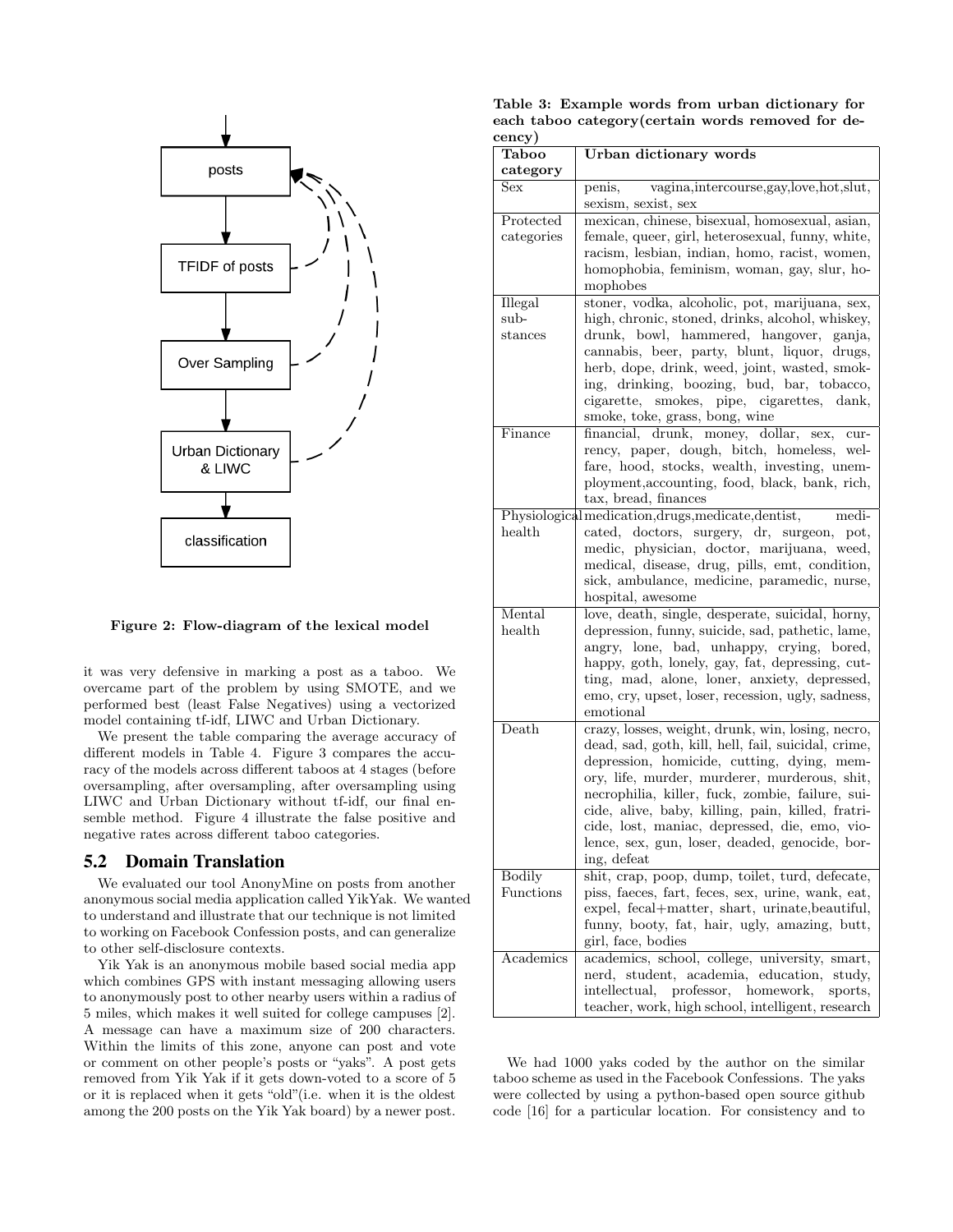| Model                              | $NB\%$ | $SGD\%$ |
|------------------------------------|--------|---------|
| tf-idf (no oversampling with uni-  | 0.57   | 0.56    |
| gram)                              |        |         |
| tf-idf (no oversampling with uni-  | 0.62   | 0.61    |
| $gram + bigram)$                   |        |         |
| tf-idf (oversampling with unigram) | 0.57   | 0.59    |
| tf-idf (oversampling with unigram  | 0.60   | 0.62    |
| $+$ bigram)                        |        |         |
| $tf-idf + LIWC$ (oversampling with | 0.64   | 0.68    |
| unigram)                           |        |         |
| $tf-idf + LIWC$ (oversampling with | 0.63   | 0.67    |
| $unigram + bigram)$                |        |         |
| $LIWC + UD$ (oversampling with     | 0.71   | 0.74    |
| unigram)                           |        |         |
| $LIWC + UD$ (oversampling with     | 0.68   | 0.70    |
| $unigram + bigram)$                |        |         |
| $tf-idf + LIWC + UD(oversampling)$ | 0.69   | 0.74    |
| with unigram)                      |        |         |
| $tf-idf + LIWC + UD(oversampling)$ | 0.69   | 0.72    |
| with unigram $+$ bigram)           |        |         |

Table 4: Evaluation of average accuracy between different models (upto 2 significant digits)

avoid lexical differences due to location, we used the same set of universities used for the Facebook Confessions. For this evaluation experiment, we used 10-fold cross-validation. We had an overall accuracy of  $70.36\%$  and for the major taboo categories (i.e. ones most prevalent in the corpus: sex and protected categories), we had an accuracy of 85.3%.

#### 6. LIMITATIONS AND FUTURE WORK

As with any study, the work has limitations that urge interpretation with caution. One key limitation is that we had a small US university-based dataset comprising less than 4000 posts. Although we believe the data to be representative of an average US student population, we encourage researchers to compare such posts with users in other countries with different cultural norms regarding anonymity. Second, we looked at only one anonymous application Facebook Confession Boards. Although, for evaluation, we used AnonyMine to predict the categories for a mobile-based anonymous social application (YikYak). Last, we restricted ourselves only to the text in the posts and did not investigate the comments, emoticons or urls mentioned in the posts.

As a future work, we are working on releasing AnonyMine as a full-fledged web-based application where a user can enter a social media post and get a response about the taboos and other emotions described in the post. The authors believe recent developments in recurrent neural network based models can be used for learning from a larger anonymous text corpus. We also suggest researchers to explore other combinations of anonymity and social media as we believe we can exploit advances in machine learning to learn more about human emotions.

## 7. CONCLUSION

In this paper, we describe our methodology of learning from anonymous social posts assisted by a combination of psychological text analysis tool LIWC, and a crowd-sourced pop culture based dictionary Urban Dictionary. With this



Figure 3: Incremental accuracy across the taboo labels for different models



Figure 4: False positive and negative rates of different labels

ensemble methodology, we are able to identify themes (in this case taboo ) which may be distinct from the general topic of the text. We believe the learning methodology we outlined, would generalize and help in providing a datadriven understanding to classifying self-disclosure texts. Our approach can be scaled to assist university services in comprehensive monitoring of mental health of students and also extended to other psychological facilities.

## 8. ACKNOWLEDGMENTS

This work is supported in part by the following grants: NSF awards CCF-1029166, IIS-1343639, CCF-1409601; DOE awards DE-SC0007456, DE-SC0014330; AFOSR award FA9550- 12-1-0458; NIST award 70NANB14H012; DARPA award N66001-15-C-4036. The first author expresses his gratitude to the Northwestern Segal Design Institute for their year long design fellowship for the accepted proposal "Taking the college pulse" which funded the author for a design-based interdisciplinary work. The first author would also like to